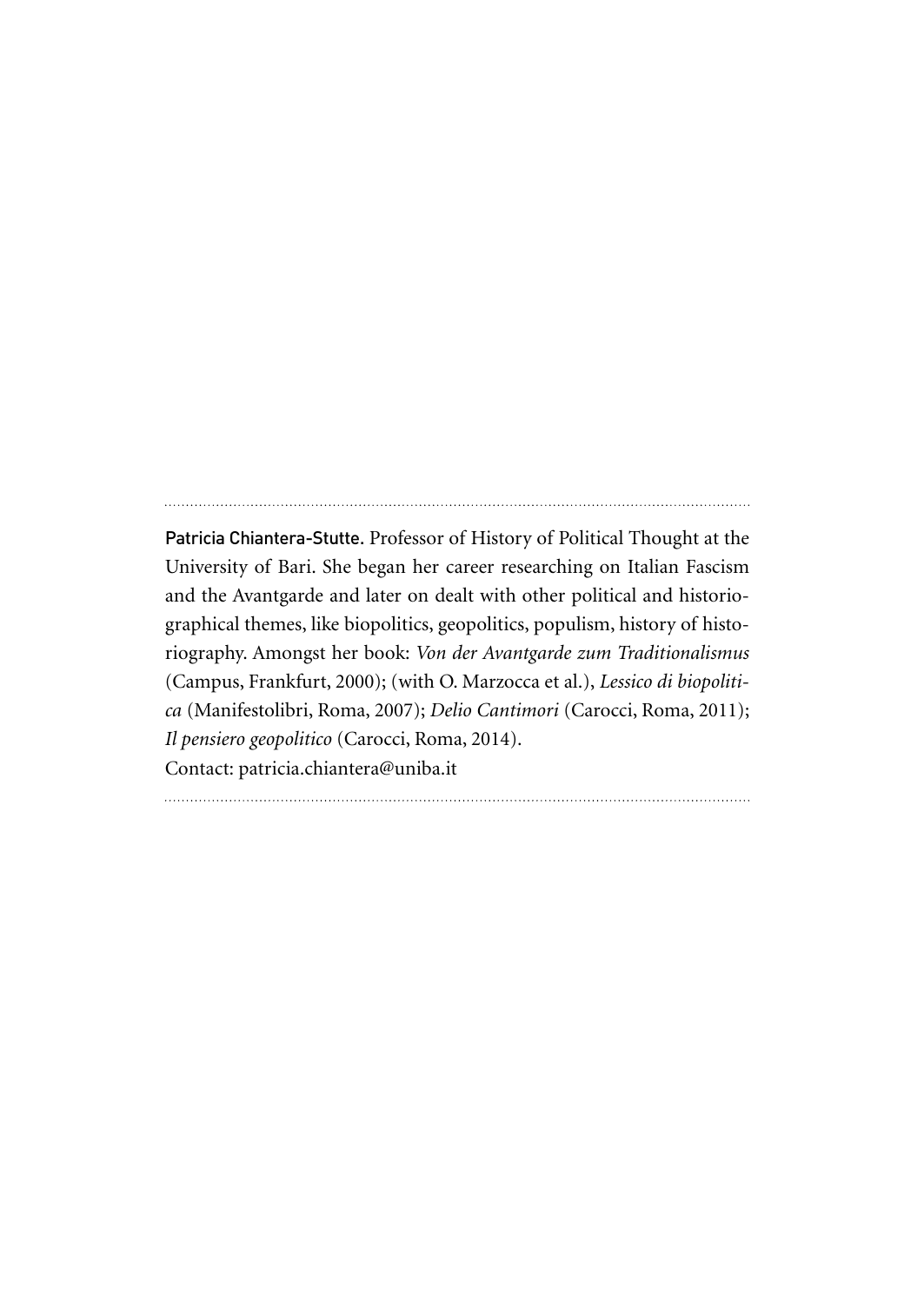# **THE REVENGE OF GEOPOLITICS: THE SPACE AS A METAPHOR OF FEAR IN THE CLASH OF CIVILIZATIONS**

#### **Patricia Chiantera-Stutte**

Università degli Studi di Bari

DOI: 1017450/170106

Reception date 13<sup>th</sup> February 2017; acceptance date 30<sup>th</sup> March 2017. This article is the result of research activities held at the Dipartimento di Scienze Politiche - Università degli Studi di Bari.

#### **Abstract**

One of the works that forged the Western geopolitical imagination was *The Clash of Civilizations* by Samuel P. Huntington. This book, which has been dealt with primarily as a political, sociological work, is imbued by schemes and categories coming from the geographical and geopolitical. My contribution shows that Huntington's geopolitical approach, that enjoyed a huge success in the world, has an origin in USA imperialism and that it has a much stronger impact than usually noticed. Here I will argue that the Clash of civilizations thesis is based on a conscious blindness with regard to the nature of contemporary societies and by a strong internal contradiction between its description of the world market and its interpretation of culture. These blind spots reveal the main focus of Huntington's approach: the celebration of homogeneity inside each civilization – and in particular the protection of the West against any de-westernization.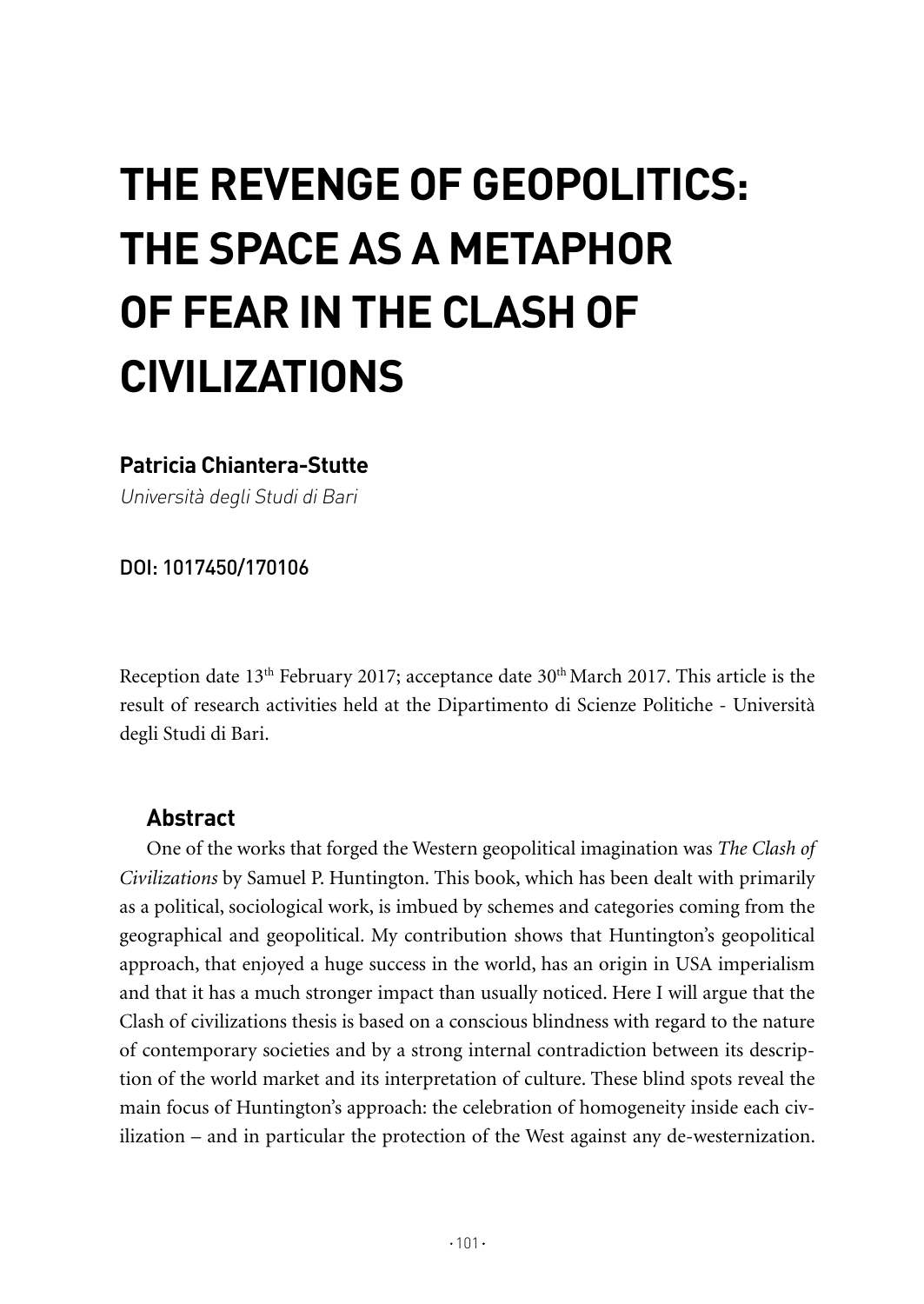My contribution's aim is therefore: firstly, to show that his geopolitical model comes from a solid tradition in the American hegemonic history; secondly, that its main target is to recreate a stable internal order and homogeneity inside the western civilization, and finally that the growing recent use of this paradigm can lead to increasing tensions between groups and individuals.

#### **Keywords**

Geopolitics, civilizations, imperialism, hegemony, multicultural society.

#### **Resumen**

Una de las obras que más ha contribuido a forjar el imaginario geopolítico del mundo occidental es el libro de S. P. Huntington *El choque de civilizaciones*. En este artículo pretendo evidenciar que este libro y su tesis son estrictamente geopolíticas, es decir, que entran en el marco de los análisis que adoptan un enfoque de ciencia geográfica aplicada, útil para los políticos y para orientar y movilizar a los lectores. De acuerdo con mi lectura, la interpretación de Huntington se encuentra alineada con el imperialismo de Estados Unidos y tiene un impacto insospechado en la política interna de los países occidentales; Por otra parte, la tesis del choque de civilizaciones se basa en una ceguera consciente de la naturaleza de la sociedad contemporánea y los efectos de la globalización. Esta "zona oscura" de la teoría de Huntington revela la preocupación principal del trabajo, a saber, la defensa de Occidente frente a la des-occidentalización. El objetivo de este artículo, por lo tanto, es demostrar en primer lugar que el modelo geopolítico de Huntington se deriva de una fuerte tradición de la historia de la hegemonía estadounidense; en segundo lugar, que su principal objetivo es reconstruir un orden y homogeneidad estables dentro de la civilización occidental; por último, que el incremento reciente en el uso de este modelo puede dar lugar a un aumento de las tensiones entre grupos y los individuos.

## **Palabras clave**

Geopolítica, civilizaciones, imperialismo, hegemonía, sociedad multicultural.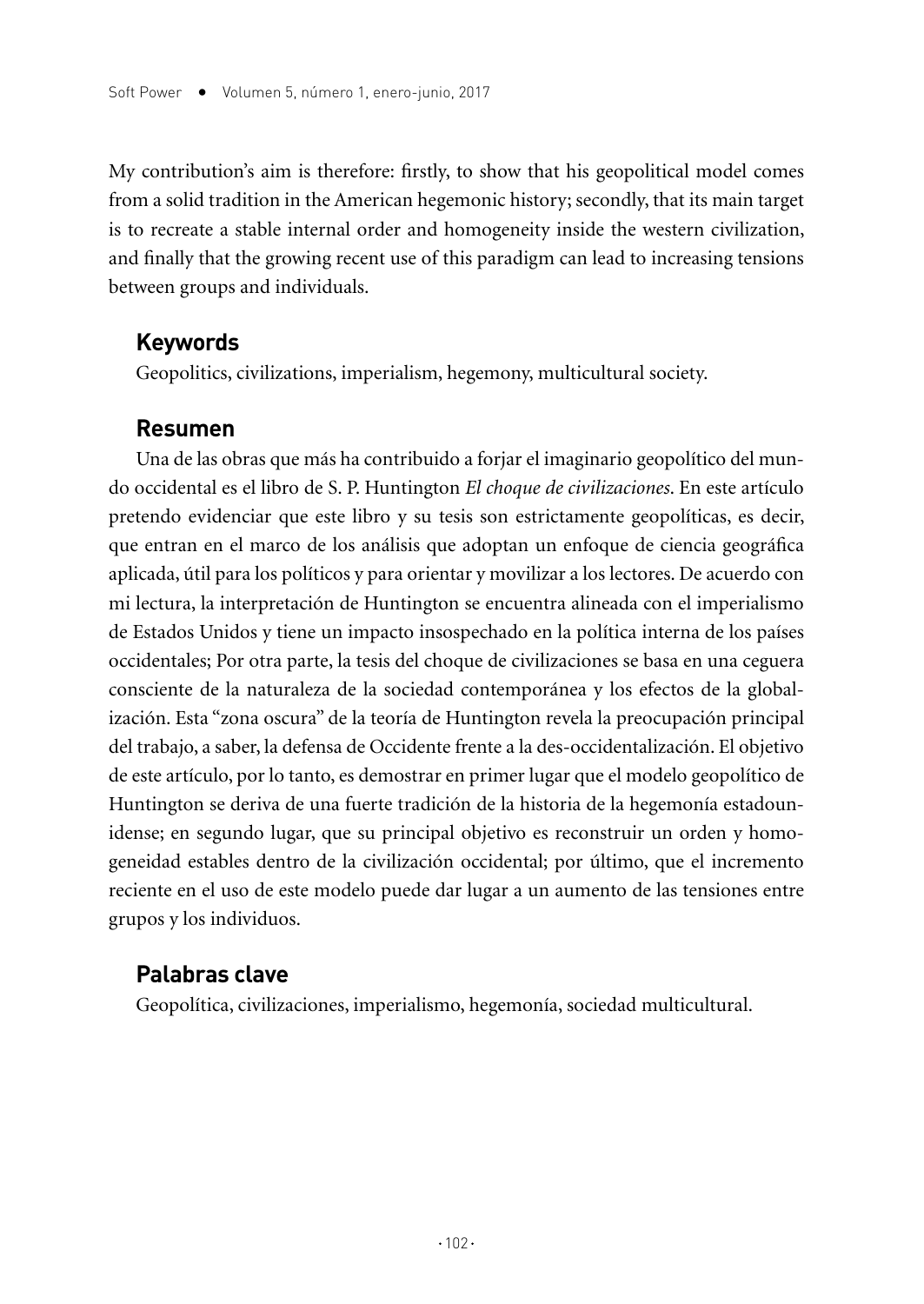In the political sciences, in public debates as well as in political discourses we are witnessing a growing interest in the definition of the category of "space" and in geography. Some recent best sellers, like *The Revenge of Geography* (2012) by the famous political analyst Robert Kaplan or *Why Geography Matters More Than Ever* (2012) by Harm De Blij, have attracted the attention of mass media and of the public. What is meant under geography by these publications is not the physical science that primary students learn in their classes, but geopolitics, i.e., that science that explains the political events and behavior of a state or a political actor using geographical descriptions and analyses.<sup>1</sup> Geopolitics was from the turn of the 20th century onwards a well-established discipline, that declined in the '50s. Now, after a period of "amnesia" or even of censorship, the "practical science" of geopolitics, promoted during the Second World War by many national-socialist officials – and even by the American and English elites – comes on the stage again.

Geopolitics re-emerges nowadays as a discourse, an issue and a strategy at three levels: in the popular culture; i.e., in the mostly read mass-media, at the practical and formal political level and at the structural academic level.2 The geopolitical approach is, therefore, not only spread as a popular discourse in mass media and tabloids, but also used as a method to analyze and represent political conflicts and as a frame in order to describe political phenomena in the international arena and a criterium for political decisions. In the political praxis, for example, a vast literature showed the use of geopolitical categories by the EU institutions and by new members: quite all Eastern European countries showed proudly their cultural belonging to Mitteleuropa in order to demonstrate their previous European cultural identity and the following right to be accepted as European.<sup>3</sup> At the academic level, the so-called "spatial turn" in historical sciences at the beginning of the '90s shed light on the relation between history and geography, between the way scholars reconstruct history and the places and landscapes, that are normally seen as only the "background" of human action. Places began to be

<sup>1.</sup> The literature on geopolitics is very rich. I will just give here some hints: J. Agnew, *Geopolitics. Re-visioning world-politics*, Routledge, London, 1998; J. Agnew, S. Corbridge, *Mastering space*, Routledge, London, 1995; P. Chiantera-Stutte, *Il pensiero geopolitico*, Carocci, Roma, 2014; C. Jean, *Geopolitica*, Laterza, Roma, 1996, R. J. Johnston, *Geography and geographers. Anglo-American Human Geography since 1945*, Arnold, London, 1979; G. Kearns, *Geopolitics and Empire*, Oxford University Press, Oxford, 2009; M. Korinman, *Quand l'Allemagne pensait le monde*, Payard, Paris, 1990; Y. Lacoste, *La geographie ça sert d'abord à faire la guerre*, Maspero, Paris, 1976; G. Ó. Tuathail, *Critical Geopolitics,* University of Minnesota Press, Minneapolis, 1996, G. Parker, *Western Geopolitical Thought in the 20th century*, Croom Helm, London, 1985.

<sup>2.</sup> G. O'Thuathail, *Critical geopolitics*, University of Minnesota Press, 1996.

<sup>3.</sup> M Kuus, "Multiple Europes. Boundaries and Margins in EU Enlargement", in *Geopolitics*, 2005, 10, 3, pp. 567-70; J. Clark, A.Jones, "The spatialities of Europeanisation: Territory, Government and Power in Europe", in *Transactions*, 2008, 33, pp. 300-18; I. B. Neumnann, "European Identity, EU Expansion and the Integration/Exclusion Nexus", in *Alternatives. Social Transformations and Human Governance*, 1998, 23, 3, pp. 397-416.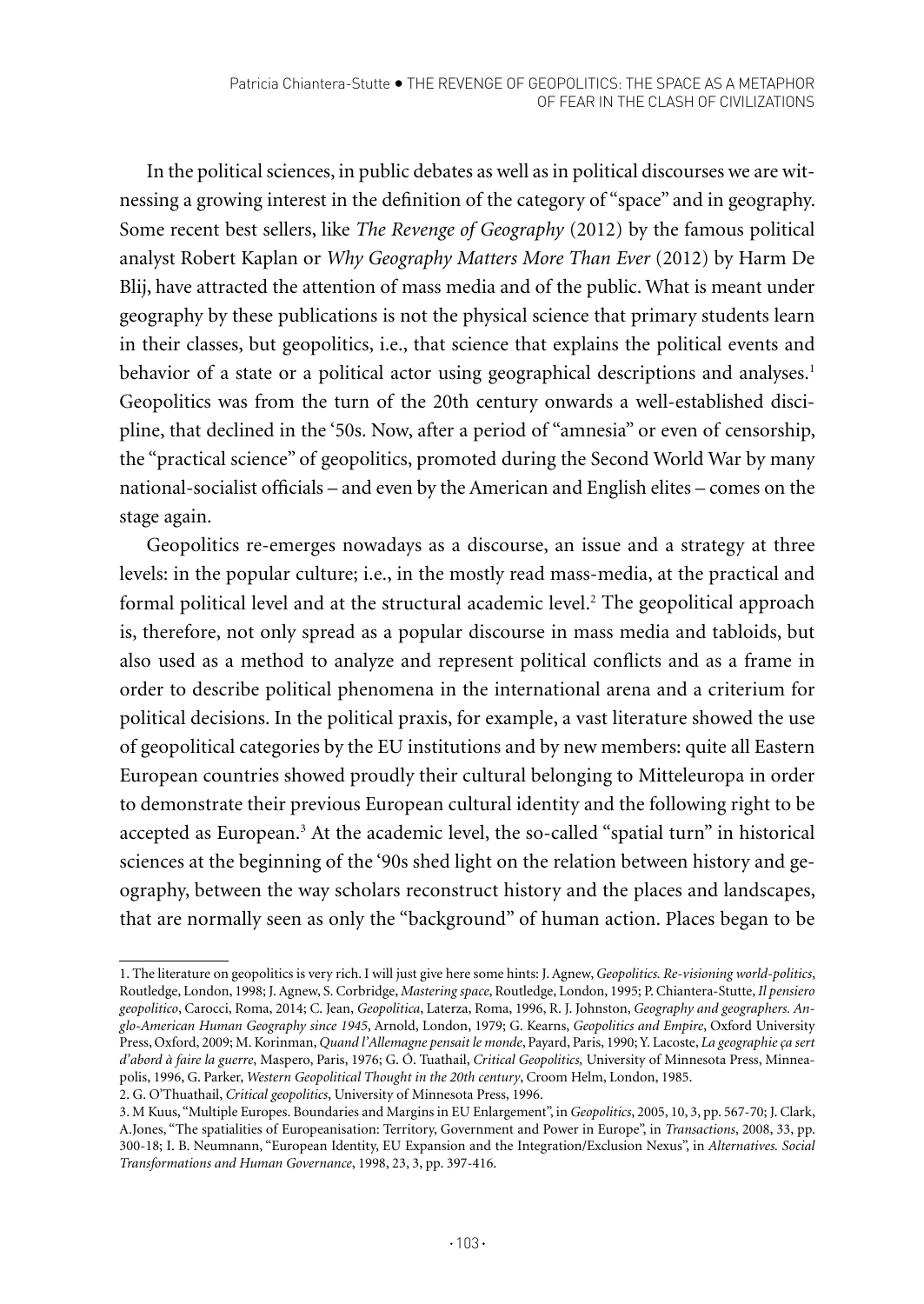investigated as products of human discourse construction and not as a stable backstage4 Otherwise, in the geographical and political sciences the current called critical geopolitics has researched the history of the academic geographical tradition in order to grasp the complex relation between the geographical discipline and imperialism from the Nineteenth century onwards.<sup>5</sup>

Geopolitics is clearly referred to in these examples as a discipline, i.e., a way of acquiring some information about the geography of states and of politics and even as "geopolitical imagination", that is a complex set of representations of our space that enable us to locate our identities and our actions. The latter concept seems more general than the former one; nevertheless, there is a specific relation between literature, politics, mass-media and science and the "geopolitical imagination", because the way a citizen represents his political, social and cultural "space" is forged also by academic, intellectual public and political discourses. Therefore it seems relevant to deal with some representations of the space that have "made" the history, i.e., that have been famous enough to be widely used in the public opinion, by the intellectuals and the media.

One of the works that "forged" our political space was *The Clash of Civilizations* by Samuel P. Huntington, elaborated from a lecture given in 1992. Even if the book has been dealt with primarily as a political, sociological work, it is imbued by schemes and categories coming from the geographical and geopolitical. The classification and division of the world into different civilizations that is at its core refers to clear geopolitical schemes that simplify the complex relations between economical and political actors. As Bassin noticed, the civilization is conceptualized here as "agglomerations of community [...] as a tangible geographical entity. [...] civilization is identified more specifically as the highest geographical or spatial order of cultural affinity, the broadest level of cultural identity and the biggest 'we' within which we feel culturally at home as distinguished from all the other 'them' out there".<sup>6</sup> Huntington divides the world into civilization blocs and explains political conflicts as battles between civilizations. Every bloc is led by a hegemonic power, that holds the political and cultural leadership and can make decisions with regard to possible conflicts with other blocs. Huntington's model follows

<sup>4.</sup> See for instance: D. Bachman-Medick (ed.), *Cultural Turns. Neuorientierungen der Kulturwissenschaften*, Rowohlt, Hamburg, 2009; J. Osterhammel, "Die Wiederkehr des Raumes", in *Neue politische Literatur*, 43, Technische Universität Darmstadt, Darmstadt, 1998, pp. 347-97; K. Schlögel, *Im Raume lesen wir die Zeit. Über Zivilisationsgeschichte und Geopolitik*, Hanser Verlag, München, 2003.

<sup>5.</sup> See for example J. Agnew, *Geopolitics: Re-visioning World Politics*, Routledge, London and New York, 2003; G. Ó. Tuahtail, *Critical Geopolitics.* University of Minnesota Press, 1996.

<sup>6.</sup> M. Bassin, "Civilizations and their discontents: political geography and geopolitics in the Huntington thesis", in *Geopolitics*, vol. 12, Routledge, London and New York, 2007, p. 355. Quotations in the text from Huntington, *The Clash of Civilizations and the Remaking of the World Order*, Simon and Schuster, New York, 1996, p. 43.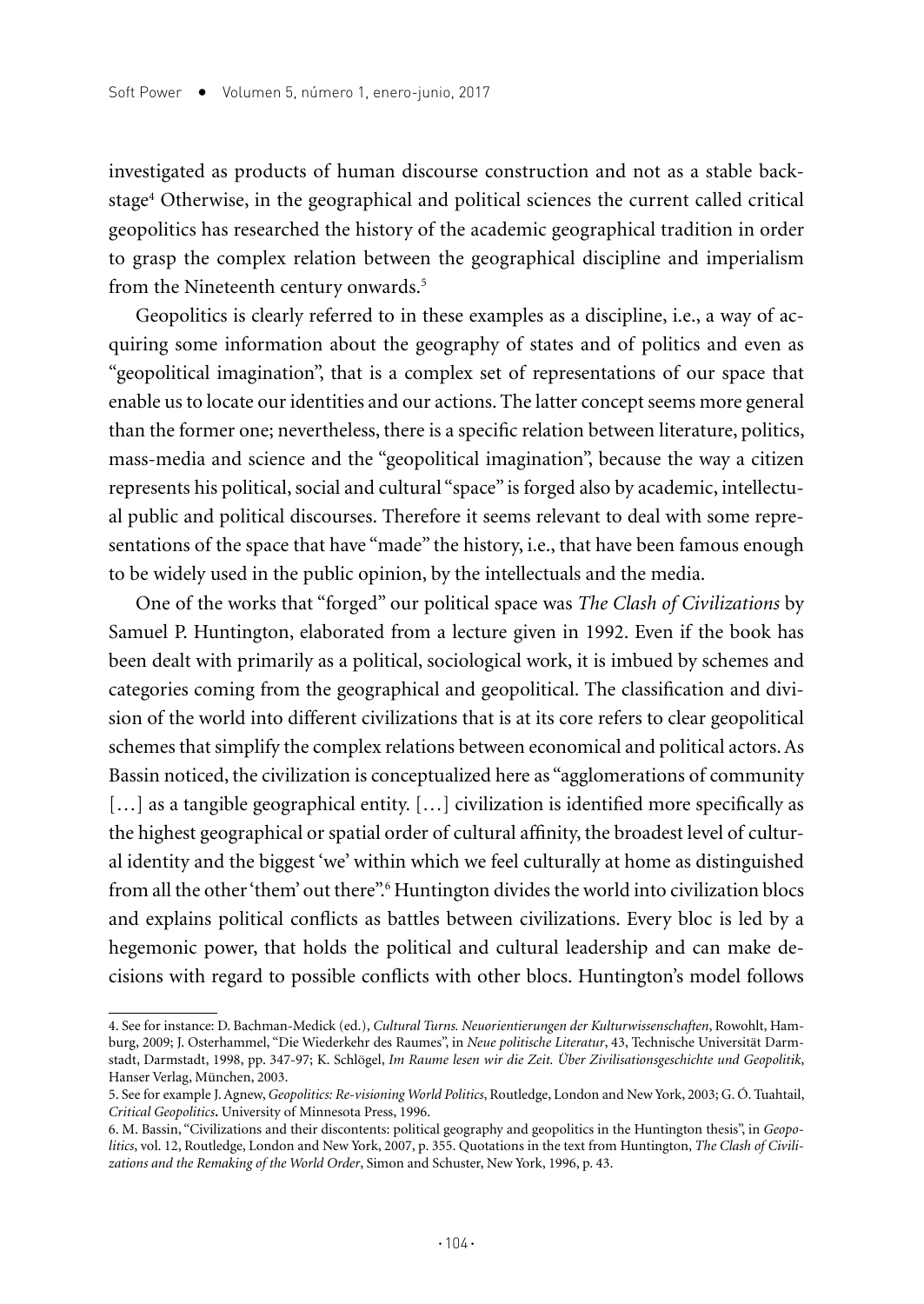the realist tradition of International Relation (IR), as it states the situation of anarchy between different civilizational groups and the conflictual nature of international relations. Every bloc fights in order to get power or hegemony over the other competitors. The main tension is, however, between the West and the rest: this division is described in geographical terms as the main fault that breaks the world.7

My contribution shows that Huntington's geopolitical approach, that enjoyed a huge success in the world, has an origin in USA imperialism and that it has a much stronger impact than usually noticed. Here I will argue that the Clash of civilizations thesis is based on a conscious blindness with regard to the nature of contemporary societies and by a strong internal contradiction between its description of the world market and its interpretation of culture. These blind spots reveal the main focus of Huntington's approach: the celebration of homogeneity inside each civilization – and in particular the protection of the West against any de-westernization. My aim is therefore: firstly, to show that his geopolitical model comes from a solid tradition in the American hegemonic history, secondly, that its main target is to recreate a stable internal order and homogeneity inside the western civilization, and finally that the growing recent use of this paradigm can lead to increasing tensions between groups and individuals.

# **Is Huntington's model geopolitical?**

Clearly Huntington's model aims at simplifying the complex relations between state powers in order to make them understandable for common people and models used by political strategists for their practical action. It is noteworthy that these were also the main characteristics of the geopolitical discipline, as it was promoted by MacInder in England and Haushofer in Germany: geopolitics had to be a "practical science", that would build a bridge between theory and practice, i.e., science and politics. Its aim was to offer raw material – technical information, visions and pre-visions, etc. – to the policy makers and to give people the possibility to understand international politics – and, I add, to be mobilized in order to fight for it.<sup>8</sup>

<sup>7.</sup> For a critique on Huntington see A. Panebianco, "Perché Huntigton non si può ignorare", in *La rivista Il Mulino*, n. 2, Il Mulino, Bologna, 2015; M. Graziano, "C'era una volta la civiltà", in *La rivista Il Mulino*, n. 2, Il Mulino, Bologna, 2015.; F. Tuccari, "Huntington e lo scontro delle civiltà. Replica di Francesco Tuccari ad Angelo Panebianco e Manlio Graziano", in *La rivista Il Mulino*, n. 3, Il Mulino, Bologna, 2015, pp. 588-594.

<sup>8.</sup> See P. Chiantera-Stutte, *Il pensiero geopolitico*. *Spazio, potere e imperialismo tra Otto e Novecento*, Carocci, Roma, 2014.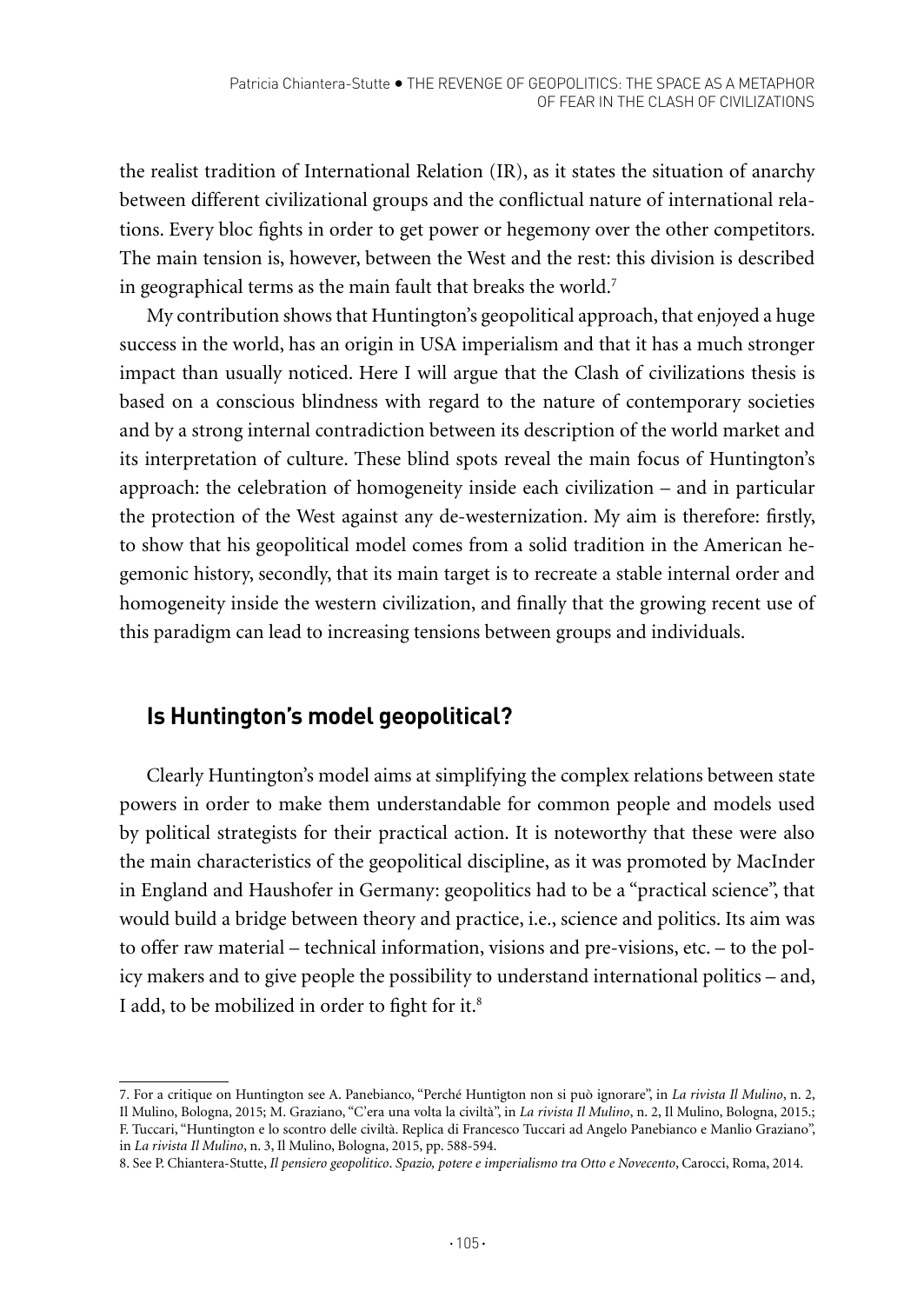Huntington's style is "simplistic and flow"9 and the civilizations he describes are primordial and stable: their main qualities are "strength, resilience and viscosity".10 Huntington's idea of Civilization makes no reference to the most academic studies, that dealt with the distinction between culture and civilization; on the contrary they are described as defined blocs, rather than complex and fluid cultural forms; therefore they are easy to understand for the wider public. Moreover, any complex explanation that uses socio-economical analysis in order to understand the relations between civilizations is suppressed in Huntington's model, as Senghaas rightly points out.<sup>11</sup> The interplay between groups of states is based on the classical realistic theory of IR that postulates a state of anarchy between political actors, who are driven by their quest for power: at the end of the game, gaining power is the main reason for the states' behavior.<sup>12</sup>

Huntington's aim is clear: he wants to explain all international relations and give to the reader all the puzzles in order to complete a mental political map. Therefore he firstly identifies the main actors of the world politics – civilizations-, secondly explains the causes of their behavior – power and protection of traditions – and finally gives the reader the tools in order to localize and identify the main game players. As he explains, "finding one's way through unfamiliar terrain … generally requires a map of some sort. Cartography, like cognition itself, is a necessary simplification that allows us to see where we are, and where we may be going…. World views and causal theories are indispensable guides for international politics".13

Not only does Huntington offer new mental maps that are necessary for the – politicians' and the common man's – orientation, but he also admits that some indispensable prejudices and bias guarantee our mental stability. Living in a situation of uncertainty is far worse than having prejudices:

Simplified paradigms or maps are indispensable for human thought and action. On the one hand, we may explicitly formulate theories or models and consciously use them to guide our behavior. Alternatively, we may deny the need for such guides and assume that we will act only in terms of specific "objective" facts, deal-

<sup>9.</sup> G. O'Tuathail, "Samuel Huntington and the Civilizing of Global Space", in G. O'Tuathail, S. Dalby, P. Routledge, *The Geopolitics Reader*, Routledge, London, 1998, p. 173.

<sup>10.</sup> M. Bassin, "Civilizations and their discontents", p. 354.

<sup>11.</sup> D. Senghaas, "A Clash of Civilizations. An Idée fixe?", in *Journal of Peace Research*, vol. 35, n. 1, Sage Publications, 1998, pp. 127-132.

<sup>12.</sup> See for this point F. Tuccari, "Huntington e lo scontro delle civiltà. Replica di Francesco Tuccari ad Angelo Panebianco e Manlio Graziano", pp. 588-594.

<sup>13.</sup> S. P. Huntington, *The* C*lash of Civilizations*, p. 30.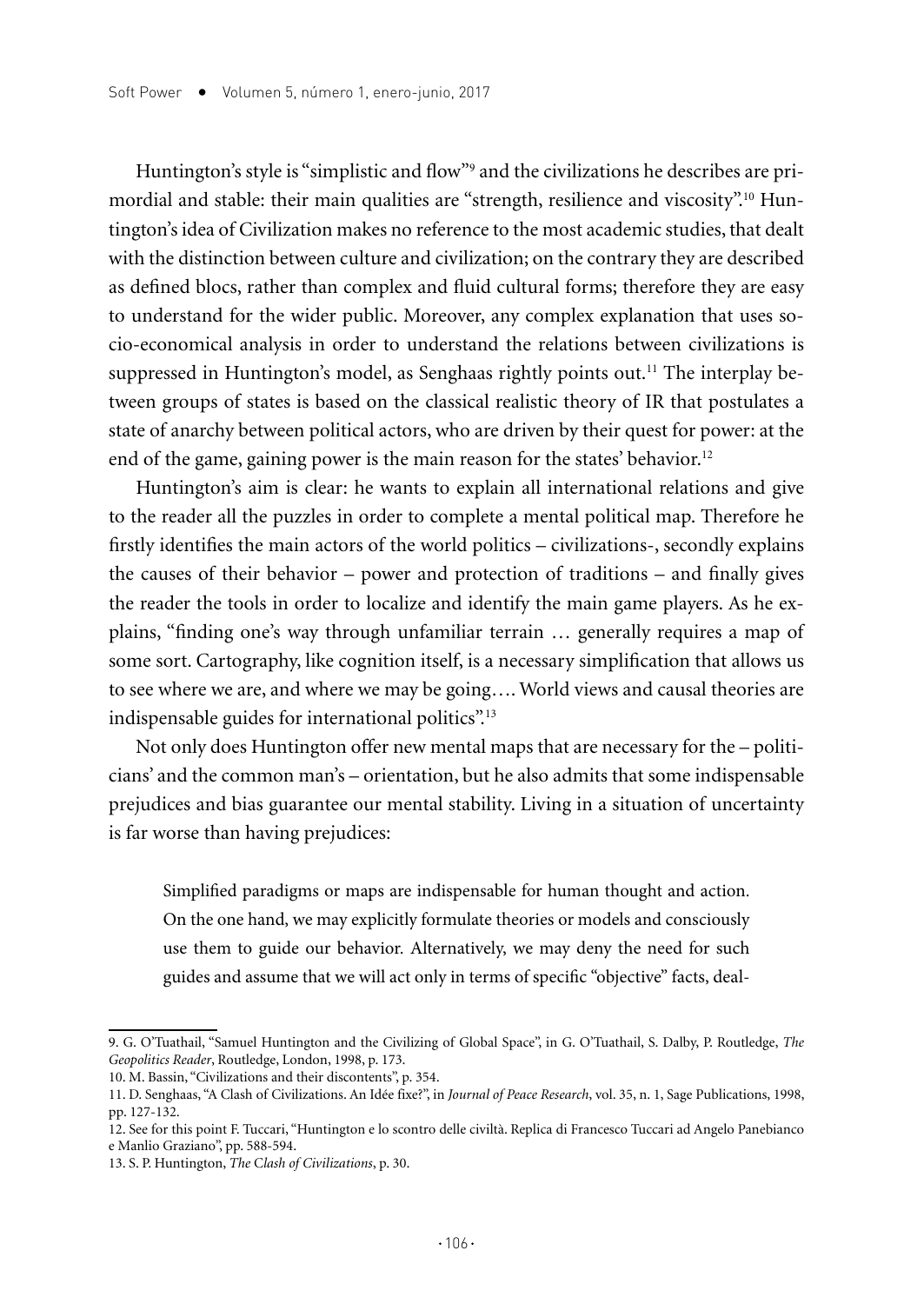ing with each case 'on its merits'. If we assume this, however, we delude ourselves, for in the back of our mind are hidden assumptions, biases, and prejudices that determine how we perceive reality… We need explicit or implicit models so as to be able to: 1) order and generalize about reality; 2) understand causal relationship among phenomena; 3) anticipate and, if we are lucky, predict future developments; 4) distinguish what is important from what is unimportant and 4) show us what paths we should take to achieve our goals.<sup>14</sup>

Huntington's paradigm aims at proving to us such a model of conduct and prevision. In so doing he gives the reader not only a simple cartography of the world and of the diffusion of global power: he offers pre-visions and a new paradigm to the political scientists and to the political actors in order to classify all events. And this is a new model, capable of explaining much more the international political reality. This is the reason why he quotes Kuhnian's idea of paradigm in the scientific revolutions: the clash of civilization thesis should be the new scientific paradigm that is going to change all interpretation models of scientific theories on IR and, moreover, explain all phenomena inside a logical scheme, or rather, a cartography of civilizations. But, is Hungtinton's idea so new?

# **What is new in Huntington?**

The end of the Cold War led to a situation of uncertainty not only for the political parties, who held on the ideological main division between communism and capitalism, and not only in the international arena, where the two main blocs were trapped in the main ideological dichotomy. This phase has been described as "a condition of geopolitical vertigo, a state of confusion where the old nostrums of the Cold War were redundant and new ones had not yet been invented, issued and approved".15 In spite of the end of the Cold War, American institutions and think-tanks, born out of the necessity to feed a state of tension between the two blocs were not dismantled. They found the way out of an institutional crisis, by legitimating their work, finding new models and schemes of political action, and therefore new sources of international tension. In this context the main American intellectuals who dealt with international relation theories, constructed

<sup>14.</sup> Ibid.

<sup>15.</sup> G. O'Tuathail, "Introduction", in G. O'Tuathail et al., *The Geopolitics Reader*, Routledge, London and New York p. 103.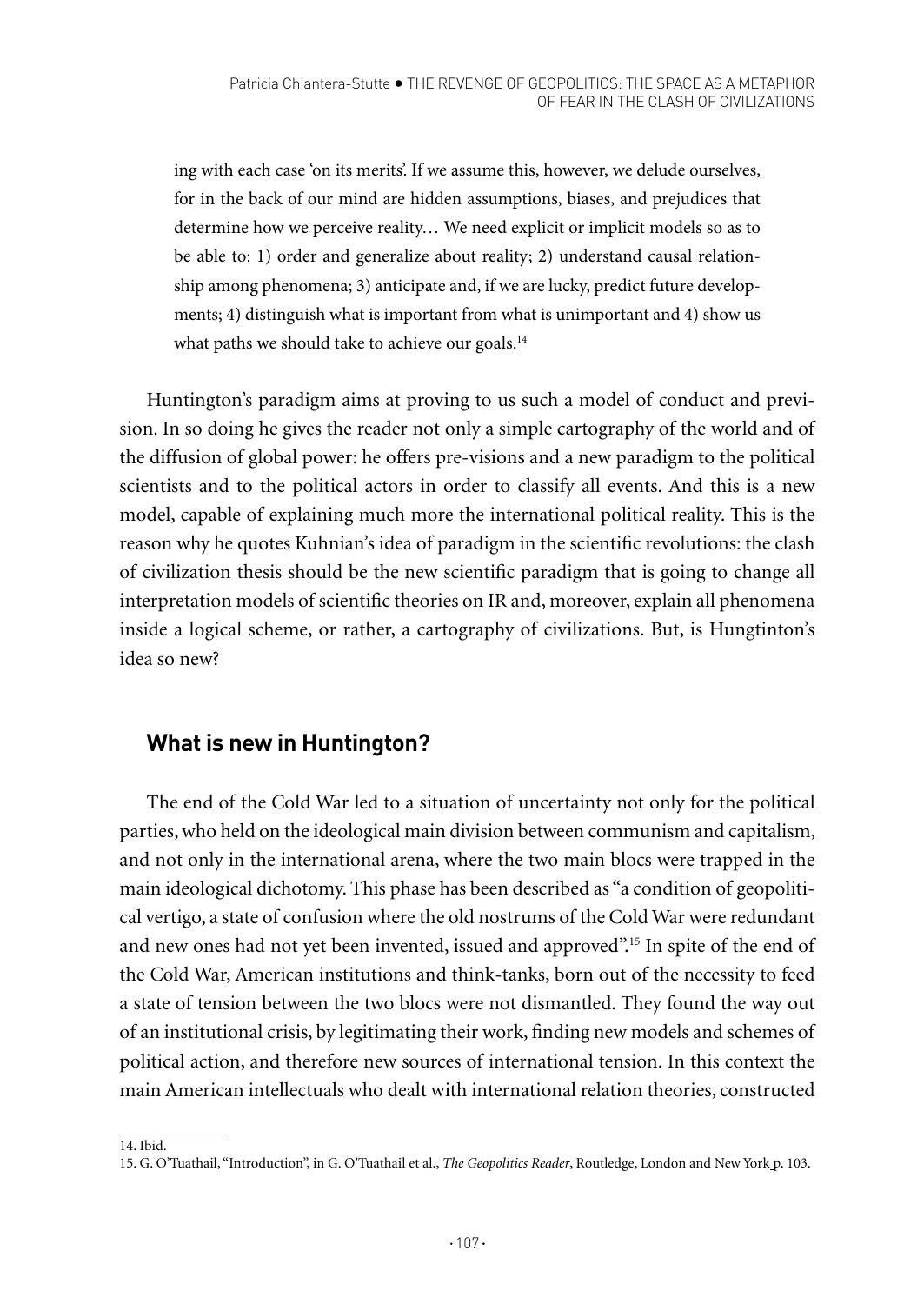their "world map" that could fill the "intellectual vacuum after containment".<sup>16</sup> As Emad El-Din Aisha states,

the faith of the foreign policy establishment in the persistence of conflict soon reasserted itself and placed demands on the academic community to produce an adequate analysis of the nature of future threats and how best to deal with them; hence the significance of the timing of his thesis. Up to and until Huntington developed his thesis "at least four major candidates for the definition of the post – Cold War central axis of international conflict" – trade wars, religious wars, ethnic wars, renewed Cold Wars – had emerged which subsequently were "subsumed" by Huntington into the clash of civilizations.<sup>17</sup>

The most famous of all intellectual answers to the crisis were produced by Francis Fukuyama, Edward Luttwak and Samuel P. Huntington. Apparently the three main responses to the post Cold War ideological "vertigo" seem very different: in particular Huntington seems to re-introduce geopolitical considerations and a geopolitical map in the IR discussions, whereas Fukuyama and Luttwak show overtly their "antipathy to geography".18 On the contrary, at a deeper investigation, there are many similarities in their models, that, at their turn, can be explained by their references to the Wilsonian idea of democracy and liberalism. In fact, even if Fukuyama seems to claim the universality of post-ideological community, freed from every ideal burden, and the end of history, the process that would eventually lead to a worldly liberalism has a precise geographical source and a clear direction. It emanates from the West and expands globally. This is why Fukuyama asserts that "the end point of mankind's ideological evolution and the universalization of Western liberal democracy" is "the final form of human government"19. As we will see, this aim, i.e. the "diffusion of the democratic model", is a constant point of reference of the American politics, since Wilson.

Contrary to the abstract and a-geographical world depicted by Fukuyama, Luttwak clearly distinguishes geopolitics and geoeconomics and decrees the obsolescence of the first: "*as bureaucracies writ large, states are themselves impelled by the bureaucratic urges of role-preservation and role-enhancement to acquire a 'geo-economic' substitute for their* 

<sup>16.</sup> E. E.-D. Aisha, "Samuel Huntington and Geopolitics of American Identity: the Function of Foreign Policy in America's domestic Clash of Civilisations", in *International Studies Perspective*, 4, Oxford, 2003, p. 114.

<sup>17.</sup> Ibid., footnote. The quotation is from J. Kurth, "The *Real* Clash", in *The National Interest*, vol. 37, 1994, p. 4. 18. G. O'Thuathail, "Introduction", p. 105.

<sup>19.</sup> F. Fukuyama, "The End of History?" (1998), in G. Ó. Tuathail et al., *Geopolitics Reader*, p. 114.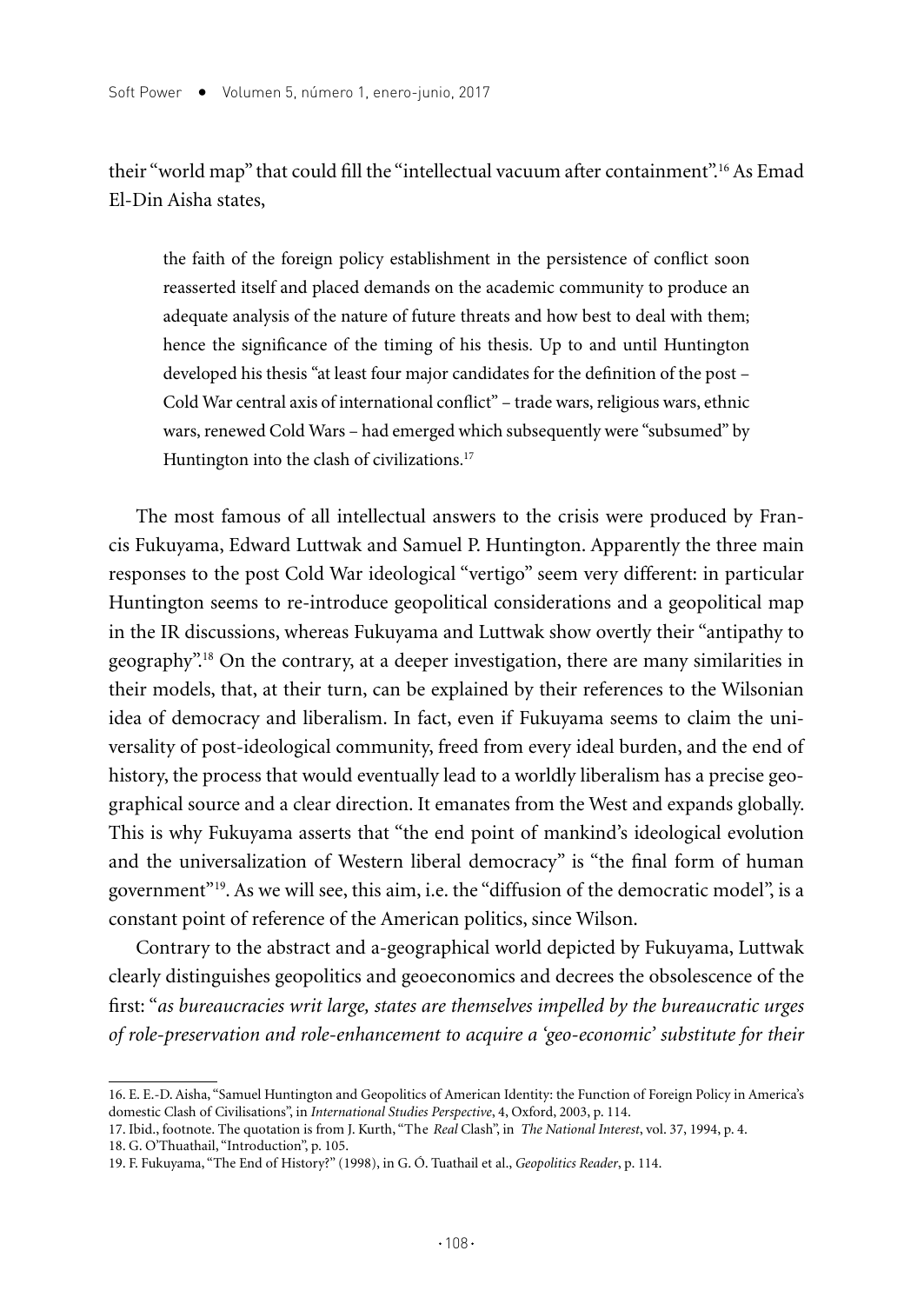*decaying geopolitical role*".<sup>20</sup> In this perspective, conflicts have to be fought not only in order to acquire the economic hegemony, but also by using economic tools and means: states have to renounce their geopolitical ambitions and leave the game for territorial competition. They should focus on the economic domination and adopt economic means of coercion. Geopolitics and geoeconomics are therefore juxtaposed: the former is the old model of interpretation of states' conflict, the latter is the new one.

Huntington aims at leading a revolution in this literature, i.e. in the analysis of international conflicts, when he re-introduces a strongly territorial and historical concept: the civilization.21 Civilizations are, according to him, the real motors of history. Geoeconomics, namely the belief that states behave as actors in the market, is apparently put aside as well as the naive belief in a world united in an universal Western liberal capitalistic community. In so doing Huntington concerts to a line of thinking which is in opposition to his first writings.<sup>22</sup> The main points of his scientific revolution are apparently the re-emergence of a geographical analysis, the distinction between the geoeconomic hegemony and the geopolitical one and the impact of civilizations on the international relations.

Nevertheless, at a deeper look no one of the three American intellectuals that have been discussed – including Huntington – have ever cast doubt on the economic hegemony of America over the world: this is clear in Fukuyama's and Luttwak's approach, but even Huntington never hesitates to affirm that the economic world is Americanized. Only cultures are different – but economy is the only modern capitalistic one. He presupposes that modernization and Islam – for example – do not clash at all and that all societies are going to evolve and abandon their economic primordial techniques in order to modernize. Otherwise, he writes, "modernization (…) does not necessarily mean westernization. Non Western societies can modernize and have modernized without abandoning their own culture and adopting wholesale Western values, institutions and practices".23 Huntington leaves out here the possibility of questioning the supremacy of the Western economic model, whereas the Western cultural values are

<sup>20.</sup> E. Luttwak, "From Geopolitics to Geoeconomics: Logic of Conflict, Grammar of Commerce" (1990), in G. O'Tuathail et al., *Geopolitics Reader*, p. 126.

<sup>21.</sup> For a precise critique on Huntington's idea of civilisation see M. Graziano, "C'era una volta la civiltà", and M. Graziano, *Guerra Santa e santa alleanza*, Il Mulino, Bologna, 2014.

<sup>22.</sup> S. P. Huntington, "Political Development and Political Decay", in *World Politics*, vol. 17, n. 2, Cambridge University Press, 1965, pp. 386-430; S. P. Huntington, *Political Order in Changing Societies,* Yale University Press, New Haven 1968. On the comparison between the first and the last Huntigton see H. Kreutzmann, "From modernization theory towards the 'clash of civilizations': directions and paradigm shifts in Samuel Huntington's analysis and prognosis of global development", in *GeoJournal*, vol. 46, Springer, 1998, pp. 255-265.

<sup>23.</sup> S.P. Huntington, *The Clash of Civilizations*, p. 78.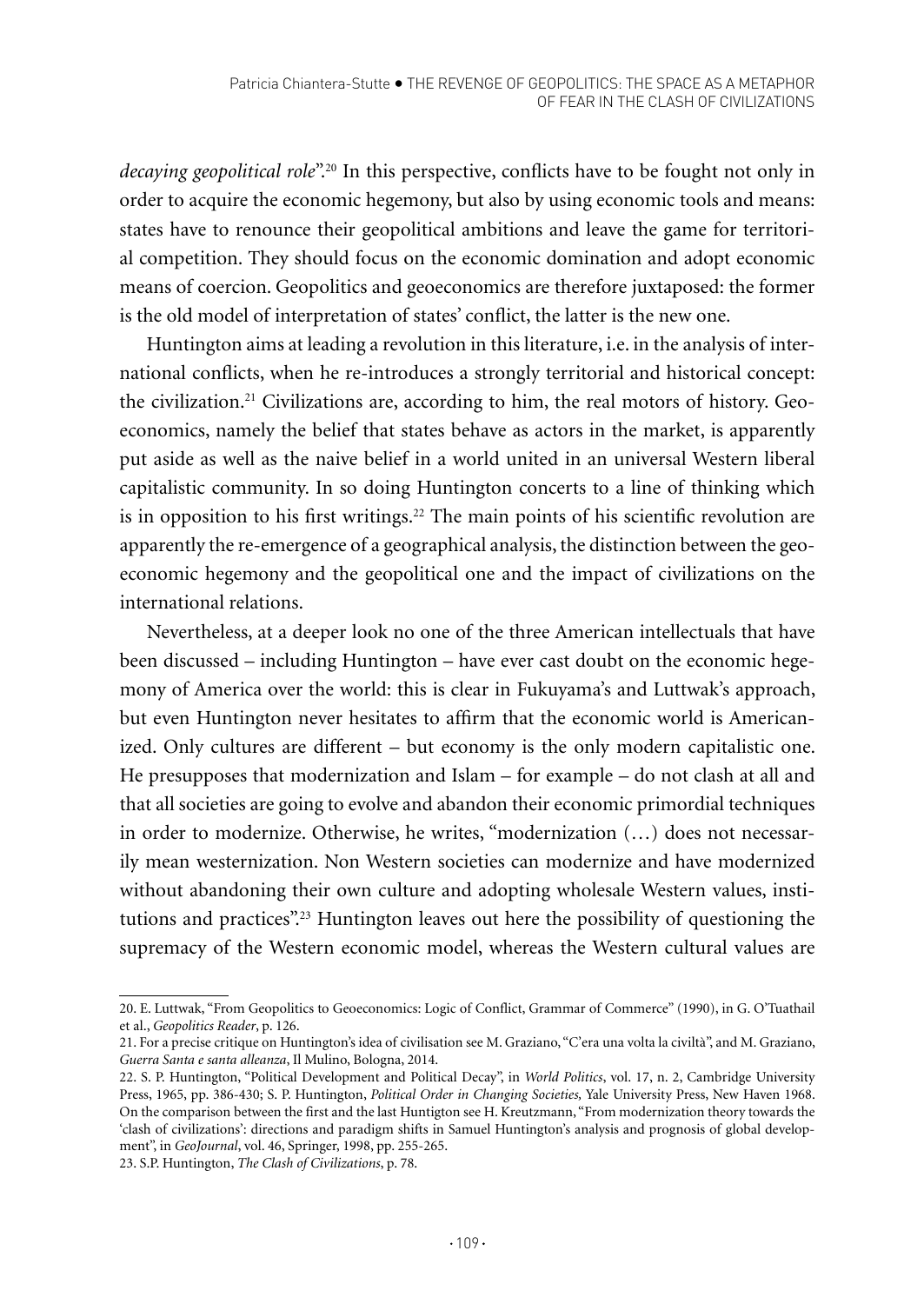"localized" or rather territorialized into the western bloc of States. We are confronted to two parallel worlds: the universal world of (Western) economy, and the fragmented cultural world of different civilizations. How can these two visions co-exist? The question here is probably if according to this vision civilizations are more determinant than economy in order to explain history. Let's take, for example, democracy – which is a typical civilizational acquis – and economics. Which force is leading? It is interesting to notice what Huntington takes for granted, which is economy. In other words, following Huntington's reconstruction of the conflicts around the world, it seems that what he leaves out of his reconstruction, the possible transformation of capitalistic economy, is the economic basis for all civilizations, and therefore is what we should call the main leading force. The reference to the capitalistic market as the obvious reality is not new: following the history of American politics, it is possible to see how the statement of the supremacy of capitalism has worked and therefore understand the ways how economy was conceptualized as the main motor of the international relations. By doing so, it is possible to locate Huntington's work inside the American political tradition.

At least from Wilson onwards, the USA left the typical geopolitical form of imperialism and focused on getting the economic hegemony.24 After the First World War, when America intervened in European politics and guaranteed the European balance of power,

Wilson's genius was to have figured out that the future of US power in the world was not dependent, as European power had been, on direct territorial control. It could rather be organized through the market […] he did perceive that the most central achievement in Paris did not concern any particular territory, but rather the creation of a political system that would absorb territorial conflicts while allowing economic business to proceed as usual.<sup>25</sup>

In other words, since USA intervention in the First World War and the following geopolitical reassessment of the global balance of power that enforced the American role as the universal peace-keeper, democracy had to follow economic liberalism.

<sup>24.</sup> See for instance: L. Hartz, *The liberal tradition in America,* Harcourt Brace, New York, 1955; W. Applemans Williams, *The contours of American History*, Norton, New York, 1989, A. Negri, M. Hardt, *Empire*, Harvard University Press, Cambridge (Ma), 2000; J. Agnew, *Hegemony. The new Shape of Global Power*, Temple University Press, Philadelphia, 2005; D. Harvey, *The New Imperialism*, Oxford University Press, Oxford, 2003; N. Smith, *The Endgame of Globalization*, Routledge, London, 2005.

<sup>25.</sup> N. Smith, *The Endgame of Globalization*, Routledge, New York and London, 2005, p. 69.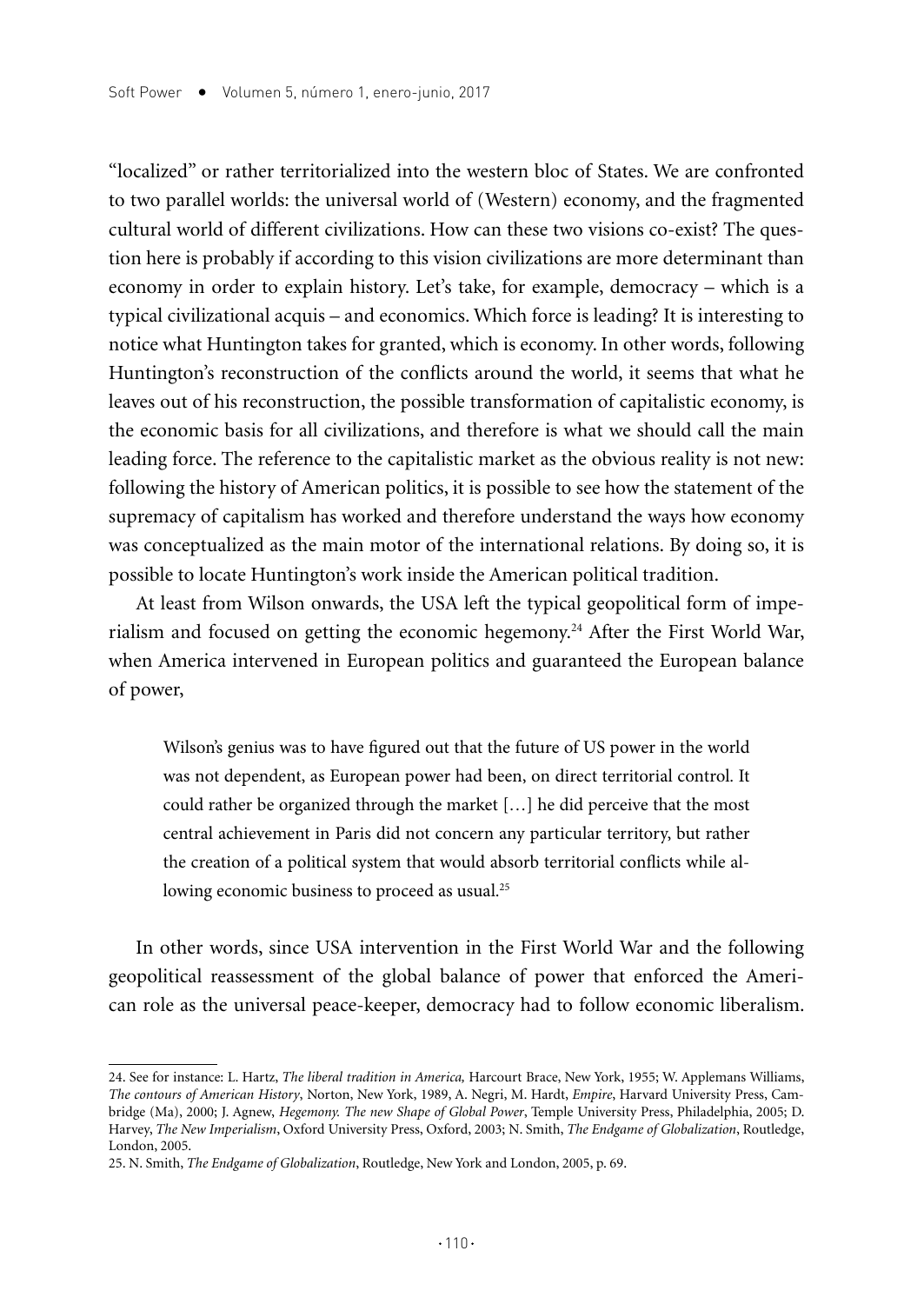Wilson's plea to "make the world safe for democracy" in the Paris conference implied the Open Door Policy and "reconfigured the relationship between geography, economics and politics":26 instead of controlling directly the colonial territory, and therefore determine the power politics and the use of economic resources, Wilson insisted that the USA should control the global flow of finance capital out of places that were apparently independent, but under the American hegemony. Democracy was, therefore, the best political frame in order to guarantee a global liberal economy, because it could assure the peace between small states which could not afford to struggle against the main economic hegemonic power. That hegemonic power legitimated itself through the idea of American exceptionalism and was based on the defense of the Monroe Doctrine as the military/economic protection of a particular geographical area and on the faith in the worldly expansion of liberalism.<sup>27</sup>

Therefore, America played two contrasting roles, being "an extraordinary nation with a special role to play in human history",<sup>28</sup> ergo basing its identity on its separation and difference from Europe and, at the same time, on the possibility to spread its faith in liberalism and "mission" in the world. As Hartz sees it, the contradiction between USA defense of its particular institutions and traditions and its global role as the heart of global affairs could become the main driving force of American hegemony, while American liberalism – and the request for an Open Door Policy – was read as the only natural and universal way of leading economy and politics.29 The Monroe Doctrine, that was elaborated in 1823, in order to protect America from the European geopolitical control, could therefore become the statement of the American hegemony, free to politically control the States belonging to the American continent, but also free to intervene in the global politics in order to assert its economic universal power. "Liberal thought generalized and at the same time flattered itself as universal. It represented itself as an abstraction above the geographical and historical specificities of European imperial expansion".30 The "abstraction" of the universal imperialism was also clear in the definition of American politics as "idealist", and its juxtaposition to the realism of the authoritarian European powers: idealism, i.e. asserting universal peace, global liberalism and therefore the free flow of goods and persons across state boundaries meant

<sup>26.</sup> Ibid., p. 72.

<sup>27.</sup> See on America exceptionalism D. Madsen, *American Exceptionalism*, Edinburgh University Press, Edinburgh, 1998; T. McCrisken, Am*erican Exceptionalism and the Legacy of Vietnam: US Foreign Policy since 1974*, Palgrave, Hamshire, 2003. 28. A. K. Weinberg, *Manifest destiny: a study of nationalist expansion in American history*, Baltimore, Hopkins, 2003, p. 41 ff.

<sup>29.</sup> L. Hartz, *The liberal tradition in America*, Harcourt, Brace and World, New York, 1955.

<sup>30.</sup> N. Smith, *The Endgame of Globalization*, p. 44.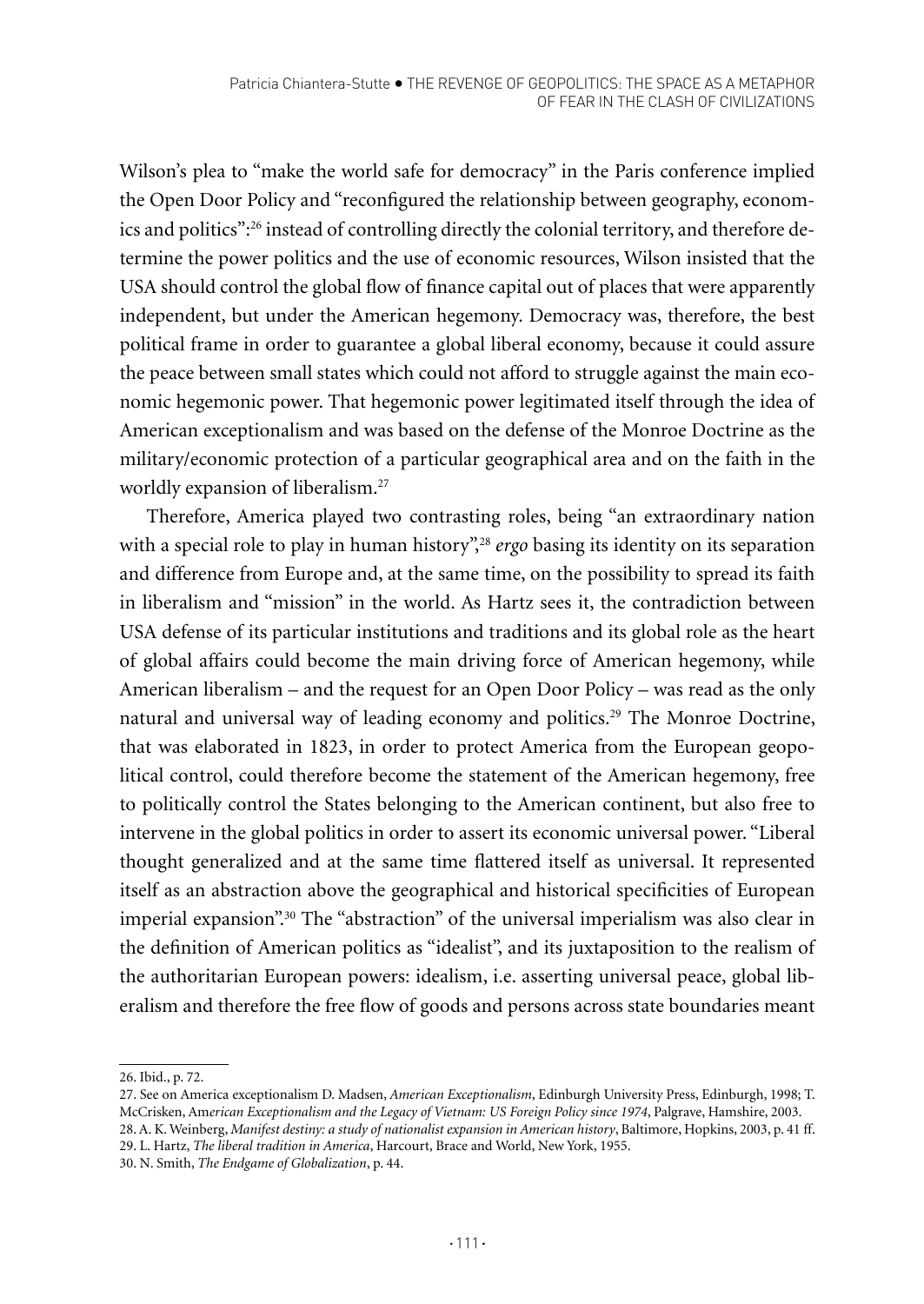controlling the global market and fighting the geopolitical old colonial powers, that aimed at aggrandizing their territories.<sup>31</sup>

Coming back to the distinction between geoeconomics and geopolitics, outlined by Luttwak and Huntington, it is then necessary to see its origins in the difference between economic hegemony and political control by the Anglo-Saxon geopolitical thinking already after the First World War. Paradoxically the abstraction from any desire of a territorial-political expansion implied by American idealism/liberalism does not mean a refusal of international power, nor does it lead to a "lost geography". On the contrary, as Smith declares, "America was a geographical project par excellence"32 because it anchored American hegemony on the depoliticization of global imperialism – that became economic hegemony – and on the deterritorialization of power – that was based on global financial capitalism. In other words, if America has an economic leadership and control all over the world, its power lies in the priority given to liberal economy and on the flow of capital and goods, that have to be freed from any political power and territorial control, which could eventually oppose the status quo.

The "going concerns"33, i.e. the states have a function, in this perspective, in order to create the best conditions for the business: in this sense democracy follows economy. Otherwise power is not really deterritorialized: it emanates from a centre and from political and economic decisions, that find their source in the USA power. Therefore geopolitics – the traditional power over a territory – and geoeconomics – economic hegemony on flows of capitals – do not really contradict themselves in the American power politics, but play with each other in order to reinforce a global balance controlled by the main financial and capitalist power.34 The dichotomy between geopolitics and geoeconomics does not work for American exceptionalism, following which democracy is the condition for a free liberal economy.

After considering the genesis of the juxtaposition between geopolitics and geoeconomics and of the dichotomy between political and economic power, it is clear that Huntington's work shows its continuities with the American traditional imperialist

<sup>31.</sup> P. Chiantera-Stutte, "Realisti, ma anche idealisti: la geopolitica e le Relazioni Internazionali prima di Morgenthau", in A. Campi, S. de Luca (eds.), *Il realismo politico*, Rubettino, Soveria Mannelli, pp. 247-62.

<sup>32.</sup> N. Smith, *The Endgame of Globalization*, p. 45.

<sup>33.</sup> The expression "going concern" referred to states was widely used by the main powerful geographer of Roosevelt, Isaiah Bowman, who believed in the necessity of the hegemony of USA after the Second World War. See for a biography of Bowman N. Smith, *American Empire, Roosevelt's Geographer and the Prelude to Globalization*, University of California Press, Berkeley, 2003.

<sup>34.</sup> On the relation between geopolitics and geoeconomics see also: M. Sparke, "Geopolitical Fears, Geoeconomical Hopes and the Responsibility of Geography", in *Annals of the Association of American Geographers*, vol. 97, Routledge, London and New York, 2007, pp. 338-49.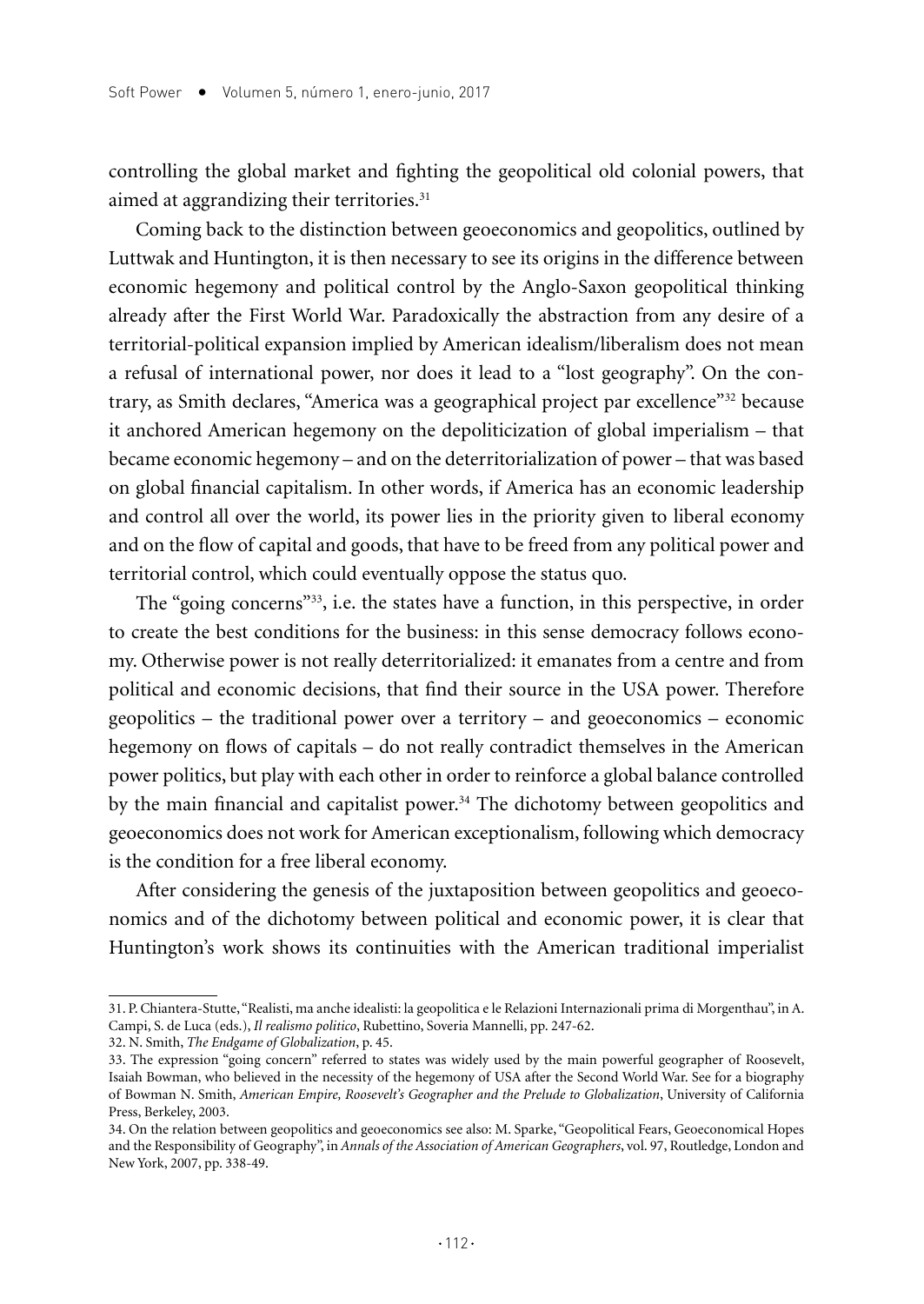politics. He reasserts the main global role of American power, by showing the existing hegemony of capitalism and economic liberalism. The main difference with the traditional American idea of hegemony has rather to do with his refusal of the export of democracy: contrary to Wilson's vision, Huntington does not presuppose democracy as the condition for liberalism. He gets rid of democracy and of its universal ambitions and reinforces the gap between the western culture, whose values are liberal and individualistic – therefore eventually able to be universally adopted – and the "Rest". All in all, his main innovation is the obsolescence of democracy as a universal model, necessary for the liberal economy. Capitalism can work without democracy. In this vision, in which the world of global economy, that is "hybridized", or even dominated by the western capitalistic model, the universe of cultures is fragmented and conflictual. This contradiction lies at the heart of Huntington's interpretation and is never elaborated. The economic global supremacy of capitalism is never challenged in his view – "no other world is possible" – while he focuses his attention only on the possible conflicts between cultures and regimes.

## **Civilizations at home**

The contradiction between the economic worldly power of capitalism, that is spread all over the main cultures and nations, and the fragmentation between different civilizations, must be read in a different perspective, showing the possible relations not between states and groups of states in the future, but rather the interactions of ethnicities and cultures inside societies. Actually, if we translate the clash of civilizations into the domestic politics, as Emad Ed-Din does<sup>35</sup>, its meaning changes: its claim to represent a tolerant solution with regards to cultural and ethnical conflicts vanishes. The map of a world divided into civilizations means that in every civilization there must be a homogeneous, or at least a dominant civilization. The "suggestive maps" show different continents and groups of different colors: inside them, however, there are no differences.

What Huntington implicitly denies is the existence of multicultural societies: he does not acknowledge that America, Europe and other continents are no more homogeneous stable civilizations, but are composed by various and different ethnic and cultural groups – and even economic strata.<sup>36</sup> As a matter of fact, contrary to Hunting-

<sup>35.</sup> E. E. -D. Aisha, "Samuel Huntington and Geopolitics of American Identity".

<sup>36.</sup> For this point see also F. Tuccari, "Huntington e lo scontro delle civiltà. Replica di Francesco Tuccari ad Angelo Pane-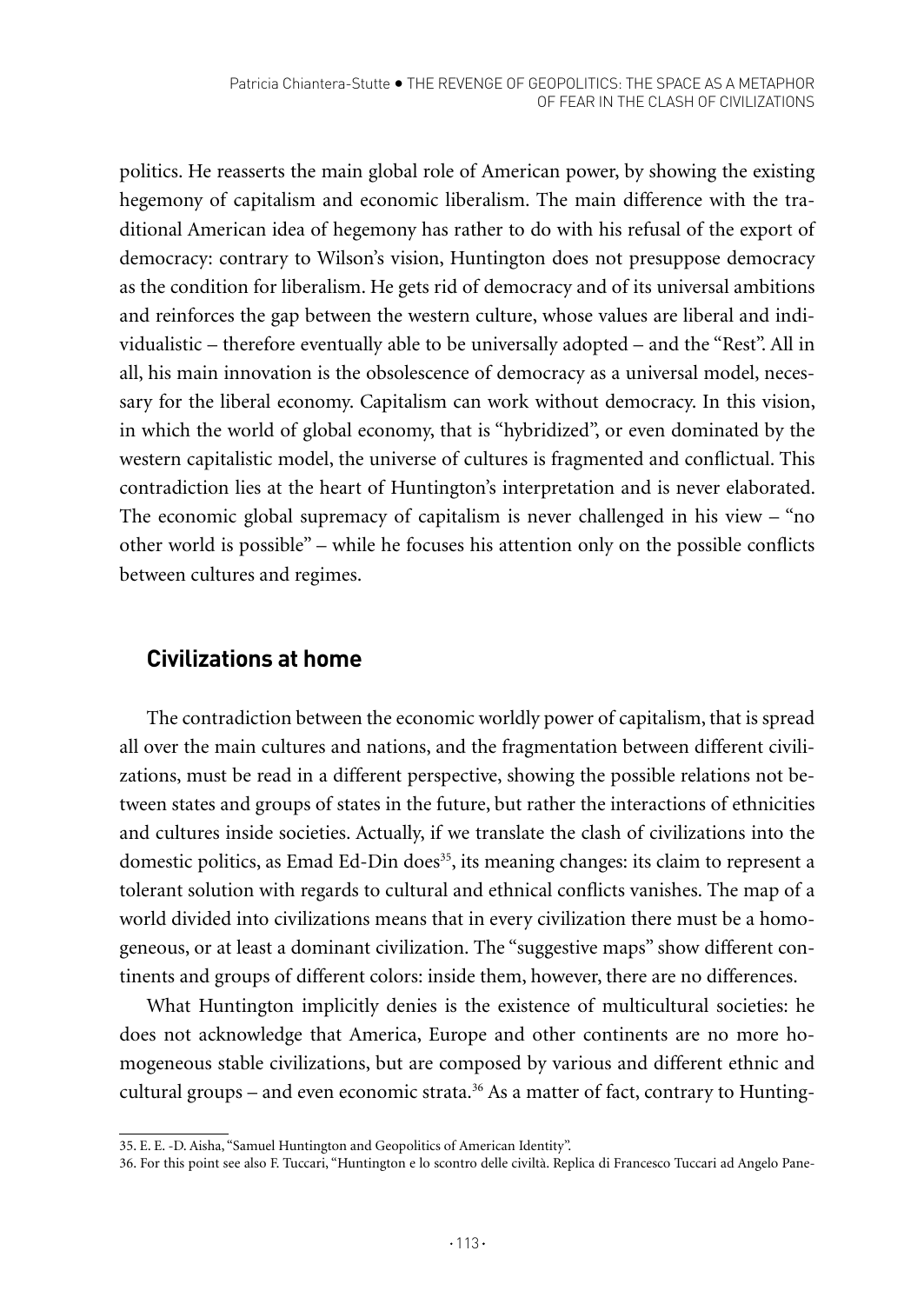ton's view, the fragmentation is inside our societies, not "only" outside. The clash of civilization thesis, in this case, shows the strongest impact on politics, when it denies the multicultural nature of our societies and separates what is already mixed up, i.e., cultures, ethnicities and traditions. As many authors outlined, our world is a a period of transition from an order formed by a mosaic of state territories towards an interplay and network of interactions of political and economic actors within a set of global city regions.<sup>37</sup> Moreover, this lack of a stable and defined international order, that cannot be explained by referring to fixed sets of actors – nations, states, civilizations, and so on – is interrelated to a deep transformation of the main models of political and social identities. Political identities are no longer linked to territorial and national traditions nor to a defined sets of beliefs: political identities are linked to areas of meanings that are difficult to locate on a map, but can rather be grasped as "nested identities".<sup>38</sup> Not only are they interrelated to various sets of national, class and community identifications, and to different geographic scales but they are also "compartmental", i.e., they change with regard to different issues and to different situations. "Identities are unevenly nested and viewed separately by various people"<sup>39</sup>, that means that political identities are not "located" in one spatial or national dimension, nor are they related to civilizations that refer to some specific territories or nations, but are interrelated inside national boundaries and even sometimes result from the interplay between various roles and functions. Someone can share an oriental religion with a group, but identify with a Western nation, eat African food and follow Jewish traditions. Huntington's clash thesis ignores and simplifies the complexity of contemporary nested identities, therefore territorializing processes of identification that are fluid and uncertain. Instead of acknowledging this fact, Huntington "exports" the plurality and variety of contemporary political identities "outside", by territorializing cultures that are inextricably interwoven, dividing and classifying civilizations that are already mixed up.

His main target is therefore to deny the conditions for a plural and multicultural society, that de facto shows the impossibility of any homogeneous civilization bloc. This is clear in his attack against the de-westernization of western elites and in his plea for the American cultural leadership in the Western civilization: "whether the West comes to-

bianco e Manlio Graziano".

<sup>37.</sup> G. O'Tuathail, *Critical Geopolitics*; J. Agnew, "Global Political Geography Beyond Geopolitics", in *International Studies Review*, vol. 2, 1, Oxford University Press, Oxford, 2000, pp. 91- 99; A. J. Scott, *Regions and the World Economy: The Coming Shape of Global Production, Competition, and Political Order, Oxford University Press, Oxford, 1999.*

<sup>38.</sup> G. H. Herb and D. H. Kaplan (eds.), *Nested Identities: Nationalism, Territory, and Scale, Rowman & Littlefield, Lanham, 1999.*

<sup>39.</sup> Ibid., p. 32.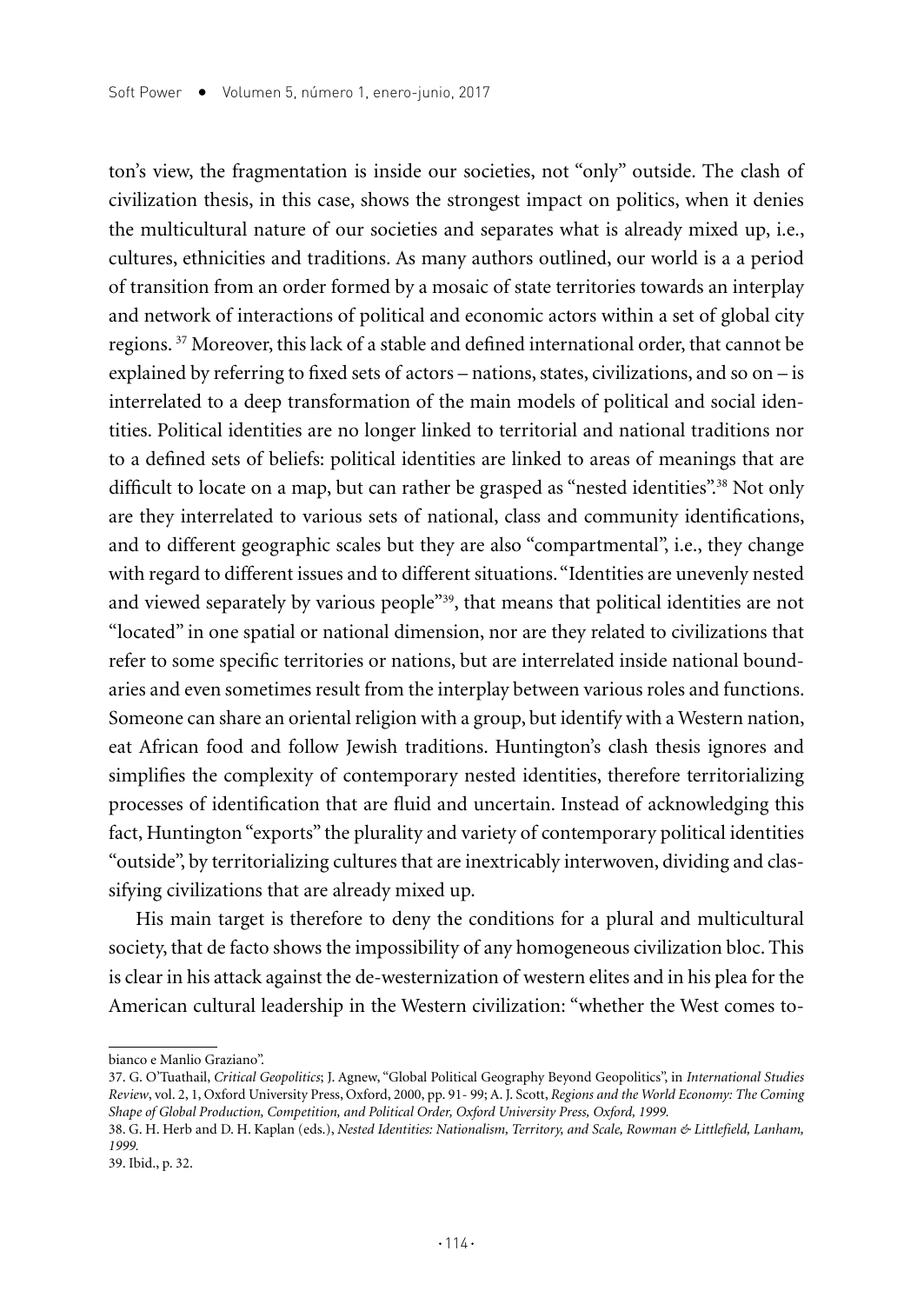gether politically and economically – he affirms – depends overwhelmingly on whether the United States reaffirms its identity as a Western nation and defines its global role as the leader of Western civilization".<sup>40</sup> As a matter of fact, the Western civilization is not a reality in Huntington's interpretation: it is rather a task to be fulfilled by the American elites, which implies that Western elites should possibly "westernize" their civilizational bloc. At the same time, the common opposition against an enemy is the best way to achieve this sort of mobilization and homogenization of a culture against another culture, that is supposed to be homogeneous and united. Huntington argues here for a typical realistic conservative approach in domestic policy and for new Atlanticism in international relations: "only an appreciation of power politics can counter business drift towards East Asia, while Americanization counters the de-Westernizing threat of multiculturalism. Both are aspects of an internal ideological-cultural project driven by an external dynamic – the so-called civilizational threats. Only a foreign threat can prevent these corrosive forces combining to pull apart the country".<sup>41</sup>

The resulting "culturalization of politics", prompted by this approach, leads to a paradox, i.e., the naturalization and neutralization of political differences into "cultural differences, that is into different 'ways of life' in which are something given, something that cannot be overcome".42 This naturalization is, at its turn, made possible through the use of geopolitical schemes, aiming at transforming the fluid reality and the unpredictable individual and states' behavior into a stable grid of possibilities and necessities of stiff cultural entities, whose conduct is explained through their civilizational classification. Therefore, despite the fact that Huntington deals with culture, and therefore with historical developments, the "clash of civilization" thesis reduces history to geography, or better, geopolitics. The underlying geopolitical approach entraps the flux of events into a rigid scheme, made of predictable geopolitical entities – the civilizations – characterized by a "sense of primordial permanence".<sup>43</sup>

# **The real clash**

It seems that Huntington's visions are tragically real nowadays. I will suggest, following the argumentation developed in these pages, that they should be tragically false and

<sup>40.</sup> S. P. Huntington, *The* C*lash of Civilizations*, p. 308.

<sup>41.</sup> E. E.-D. Aisha, "Samuel Huntington and Geopolitics of American Identity", p. 123.

<sup>42.</sup> S. Žižek, *Violence*, Profile Books, London, 2008, p. 119.

<sup>43.</sup> M. Bassin, "Civilizations and their discontents", p. 354.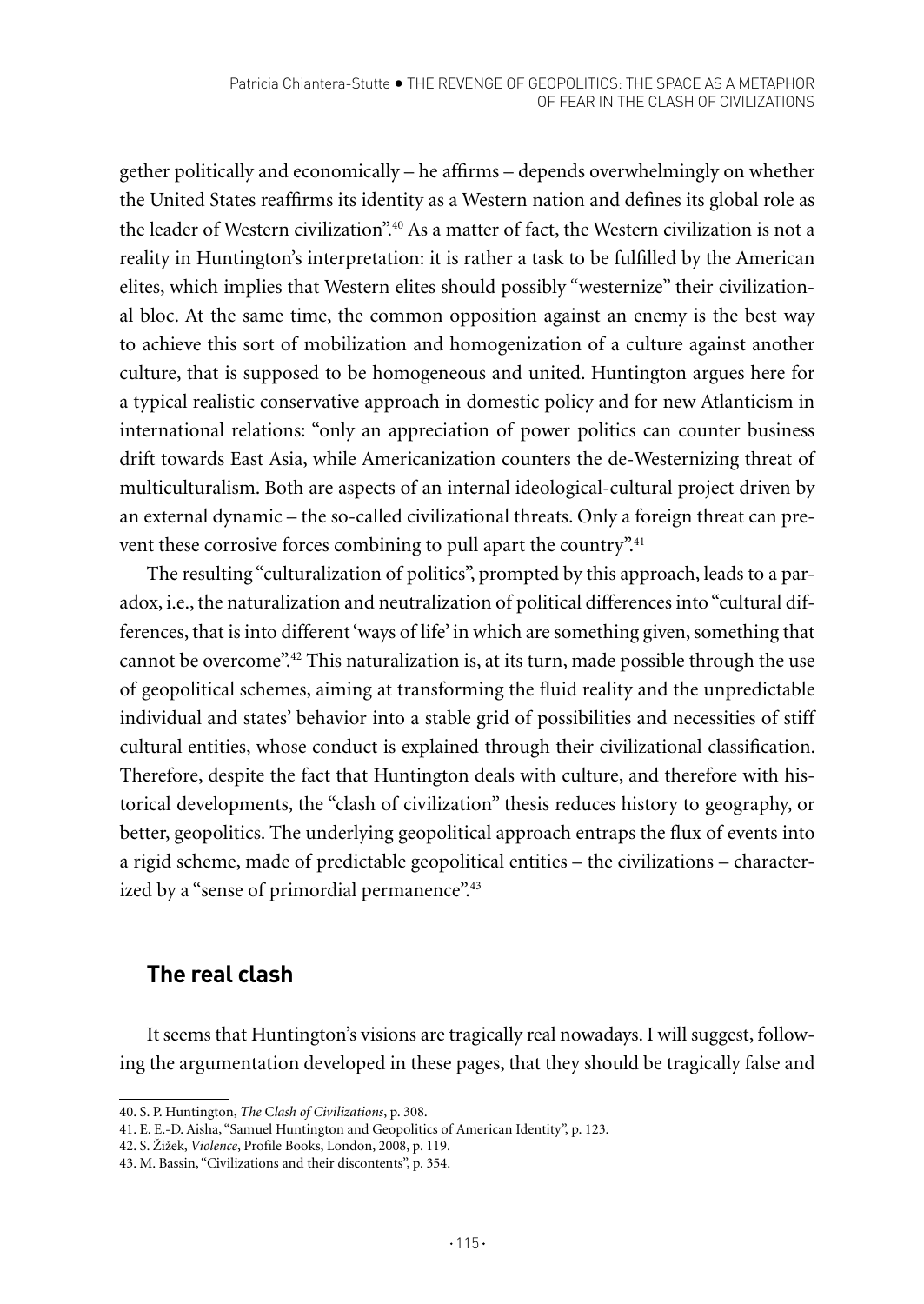misleading and that their impact is well spread far beyond the IR theory. Huntington's ideas are therefore a part of the main "geopolitical imagination" that is shared in the Western countries. I will just take two examples from the popular and the intellectual/ structural level: the interpretation of terrorist attacks by the media and the geopolitics of emotions.

The main difference between war and terrorism is often neglected in many interpretations of the current political crisis. Western countries are not really only challenged by fundamentalistic movements outside them, they are not at war: they are fought against and opposed from terrorists, namely their citizens who revolt against their "homelands". This is radically new about terrorism – therefore the expression "terroristic war" is often misleading and refuses to acknowledge that many terrorists are Western citizens. Their recent "conversion" to Islamic fundamentalism, as Matthew Tracy shows, is read as a complete change of identity, as a radical transformation due to external/foreign agents who represent "the evil" of Islamism and a sort of change of citizenship. Therefore they are seen as belonging to an ill-defined "transnational Muslim identity".44 In this way, the terror inside the society and its citizens is externalized and ascribed to another civilization. The separation of what was a Western citizen into a betrayal of Western civilization and a religious fundamentalist belonging to the Islamic state, refuses the contradictions and the ambiguities that are at the core of our multicultural societies.

As Tracy shows, according to the British media and even the Islamic representations of the terrorist attacks in Britain in 2005, terrorists and citizens are divided into two opposed fronts. Their nested identities are reduced to "one", exactly to the religious one, that is translated into a moral one. This means that terrorists, even if they have a European citizenship are "located" outside Europe, as they culturally belong to a different civilization and to a fundamentalistic religion. "The ambiguity of contemporary terrorism is territorialized as a bounded danger and sustained by a geopolitics of displacement when identity is scaled across a geopolitical imagery of fear".45 The – impossible – reterritorialization of terrorism produced by mass-media and political discourses creates the illusion of controlling threats by closing the boundaries and rejecting Islamic people. The clash of civilization thesis works here as a powerful theory in order to legit-

<sup>44.</sup> M. J. Tracy, *Bounding Danger: Geopolitics, Territoriality and the Displacement of Terror*, PhD Dissertation, Arizona State University, 2008, pp. 5-6. See C. Flint, "Political Geography II: terrorism, modernity governance and governmentality", in *Progress in Human Geography,* vol. 27, n. 1, Sage Publications, London, 2003, pp. 97-106; O. Roy, *Globalized Islam, the Search for a New Ummah*, Columbia University Press, New York, 2004.

<sup>45.</sup> M. J. Tracy, *Bounding Danger*, p. 29; see also J. Debrix, *Tabloid Terror, War, Culture and Geopolitics,* Routledge, London, 2008.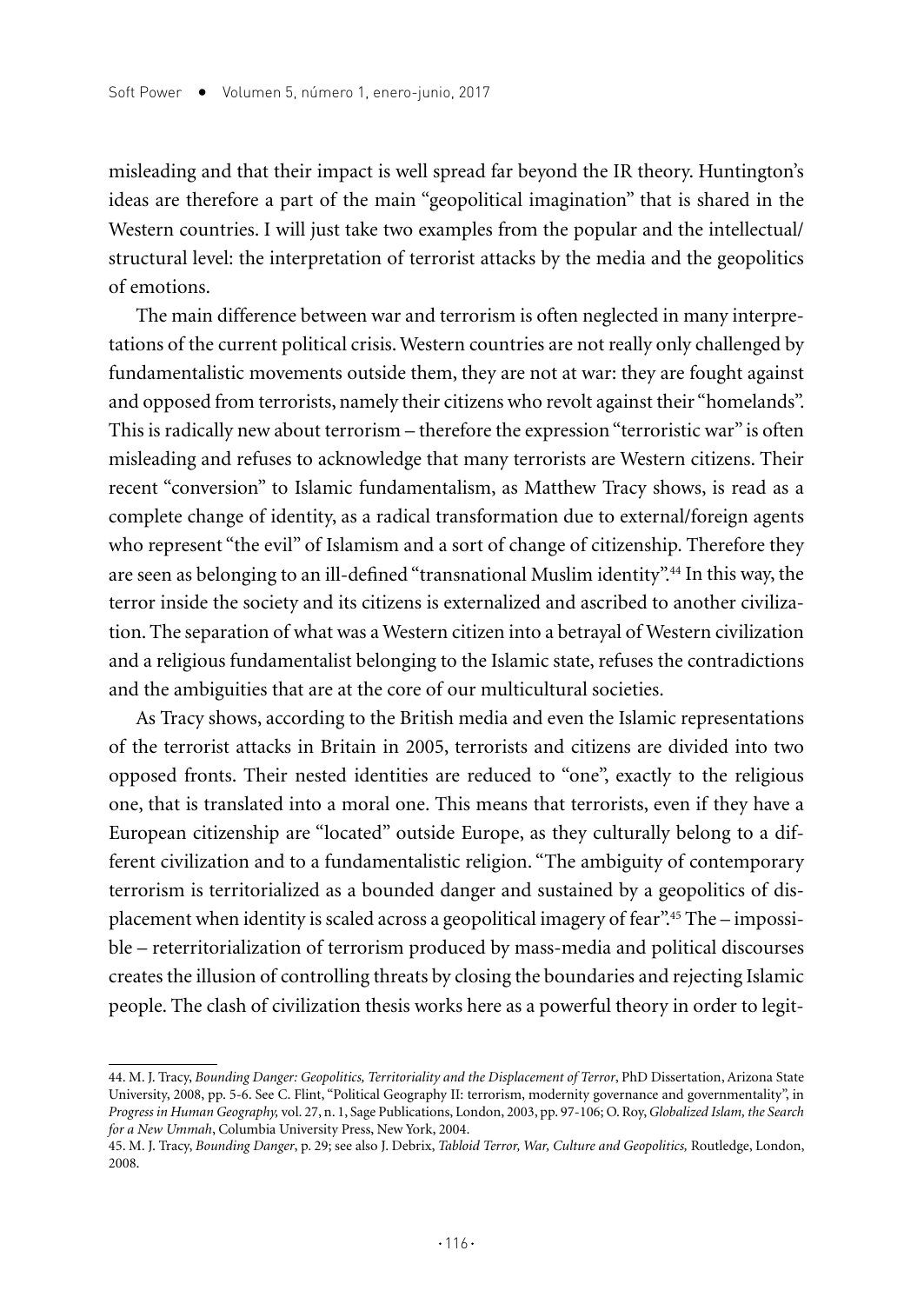imize the simplification and the externalization of threats: it makes it possible to interpret terrorism as a war, an external fight between cultures that hegemonic powers can control, instead of acknowledging the failure of any possible classification and control. Terrorists are therefore seen as foreigners inside our country, as people belonging to other civilizations, independently of their citizenship or their real life career. Therefore, every attention is given to the "potential" terrorist, to the hidden member of other cultures who lives amongst us, instead of casting doubt on our models of integration and welfare. Terrorists are therefore "territorialized", classified as citizens who were secretly belonging to an imaginary "Islamic fundamentalist civilization", whereas western States are mobilized in order to unite internally, become homogeneous and fight against their internal and external enemies.46 As Smith states

where liberal accounts, from right to left, struggle to explain the raise of Islamic fundamentalism as a profound clash of civilizations … or a softer instance of "Jihad versus McWorld" […] we should instead see a story of McJihad […] an intricate wave of political Islam and the political economy of oil that was for decades mutually beneficial to the Saudi ruling elite.<sup>47</sup>

Another example of the power of the clash of civilizations thesis can be found in the contemporary literature on the geopolitics of emotions. The book by Moisi,<sup>48</sup> for instance, territorializes emotions; it relates every emotion to a particular space and therefore civilization: the map of emotions shows main areas corresponding to hope (India and China), fear (Western) and humiliation (Arab-Islam). This could be seen as a radical way of separating all different and mixed elements of cultures and individual characters into spatial areas and territories, relating to civilizations. Civilizations, emotions and territories mirror each other in the furious need to find an order and a meaning into a crisis of our civilization.

Why try to separate and territorialize cultures, emotions and rational or economic performances? Is it not hidden in the act of division and classification, a will to control social and political phenomena that are themselves out of control? Is the order given to or rather through the categories of populations, civilizations, emotions, not the last attempt to create a hierarchy, from the most liberal to the most intolerant? These are

<sup>46.</sup> See S. Elden, *T*e*rror and Territory: The Spatial Extent of Sovereignty*, University of Minnesota Press, Minneapolis, 2009. 47. N. Smith, *The Endgame of Globalization*, p. 187.

<sup>48.</sup> D. Moisi, *The Geopolitics of Emotion*, First Anchor Books, New York, 2010.